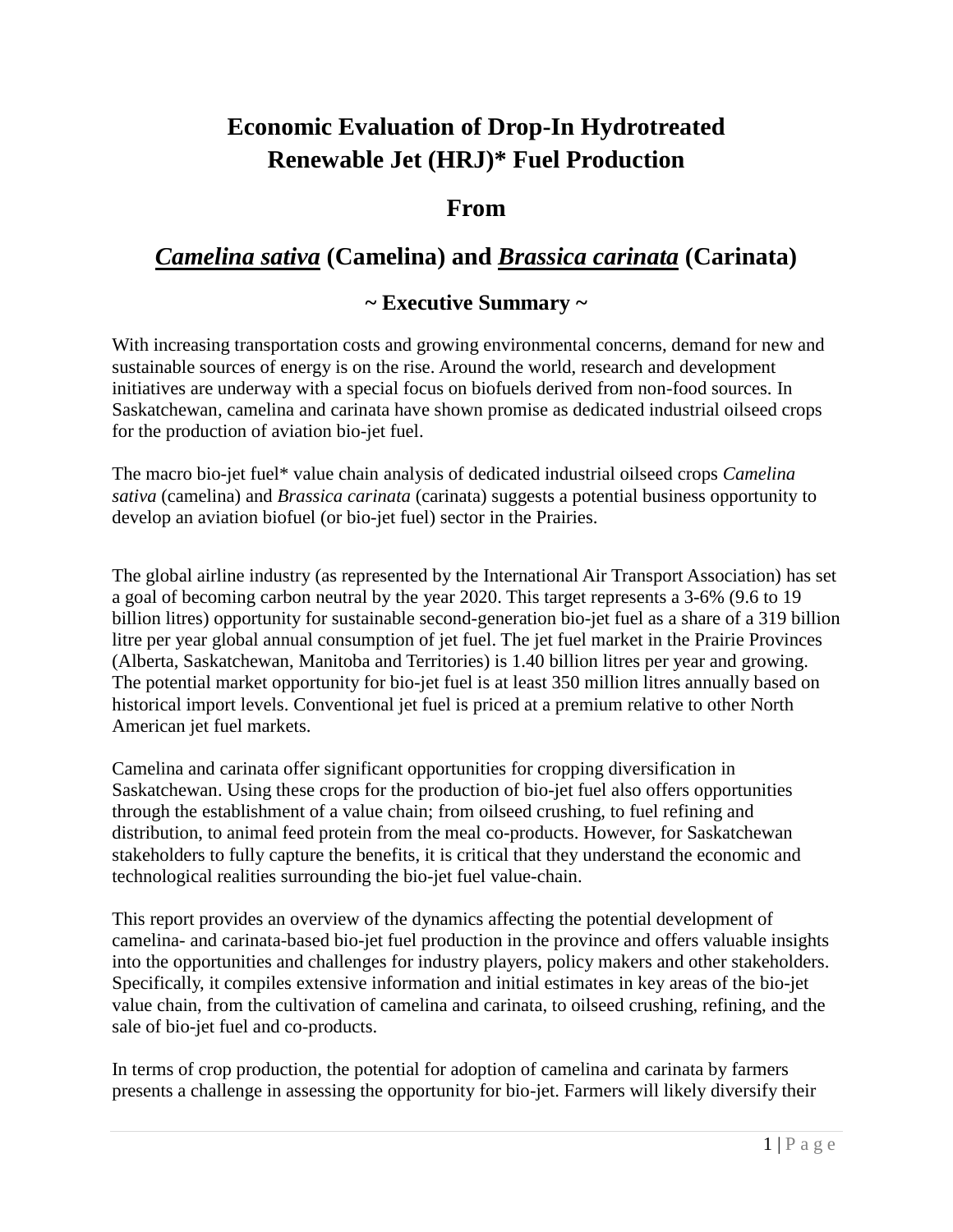operations and include these dedicated industrial oilseeds if seed yield and financial returns are high enough and competitive with other cropping options. Strong demand and a well-established market for the oilseeds would also help develop sustainable production.

With inherent capacity for hardiness and drought tolerance (compared to other oilseed crops like canola) camelina and carinata are suitable for cultivation in Saskatchewan's drier regions. The ability to grow these crops in dry zones represents a new opportunity for Saskatchewan farmers. Researchers with Genome Prairie's Prairie Gold project are working to increase yield and oil content, and improve the oil profile of camelina and carinata.

The average seed yield for camelina is currently 0.82 metric tonnes per acre (MT/ac) and 0.92 MT/ac for carinata. Oil content is currently around 40% for both crops. Newer varieties are being developed with oil content above 45%, with yields consistently exceeding 1.0 MT/ac. With ongoing research and the development of new elite lines, seed yield and oil content is expected to increase, making oil feedstock from these crops a competitive choice.

The cost of industrial oil-based feedstock is tied to the percentage of oil yield from the seed. In turn, feedstock costs have a significant impact on the profitability of a crushing/refining facility. To illustrate this, the report provides price sensitivity analyses, which offers insight into the impact of a number of variables on profitability. The break-even cost for oil feedstock acquisition is calculated at approximately \$475/MT for camelina and carinata, given current yields and oil contents.

The feasibility study considered 69 and 230 million litre per year (MLPY) facilities based on plant equipment and available markets. A 230 MLPY refining facility represents a viable business option for a Saskatchewan bio-jet producer (based on the conditions considered). A 69 MLPY facility was also analyzed; however the smaller plant size would not likely be viable because cost-efficiency would be reduced by the high capital-cost-per-liter of capacity.

The main economic drivers are the cost of feedstock, the value of the oilseed meal and the price of crude oil (which influences the prices of bio-jet fuel as well as renewable diesel, naphtha and propane co-products). This analysis was based on using UOP Honeywell technology and parameters; Honeywell has one of the only approved first-generation (1G) technologies available for producing bio-jet fuel from vegetable oils. Research companies such as Applied Research Associates (ARA) are working to develop a second generation (2G) process for lowering the cost of producing aviation biofuel through reduced hydrogen requirements. This technology could make bio-jet fuel more competitive with petroleum Jet A1\* fuel. In October 2012 NRC Aerospace in Ottawa flew the world's first commercial flight powered by 100% bio-jet fuel, using ARA process technology with carinata oilseed sourced from Agrisoma.

Using current production and processing technologies and at current yield and oil content averages for camelina and carinata, 900,000 to 1 million acres of arable land would be required to produce enough oilseed for a 230 MLPY plant. With improvements in seed and oil yields, this acreage could be reduced to 780,000+/- 15,000 acres. Since the aviation industry is considering a 50% or lower blend of bio-jet fuel with regular Jet A1 fuel, a 230 MLPY facility could potentially supply bio-jet fuel to regions beyond the Prairies.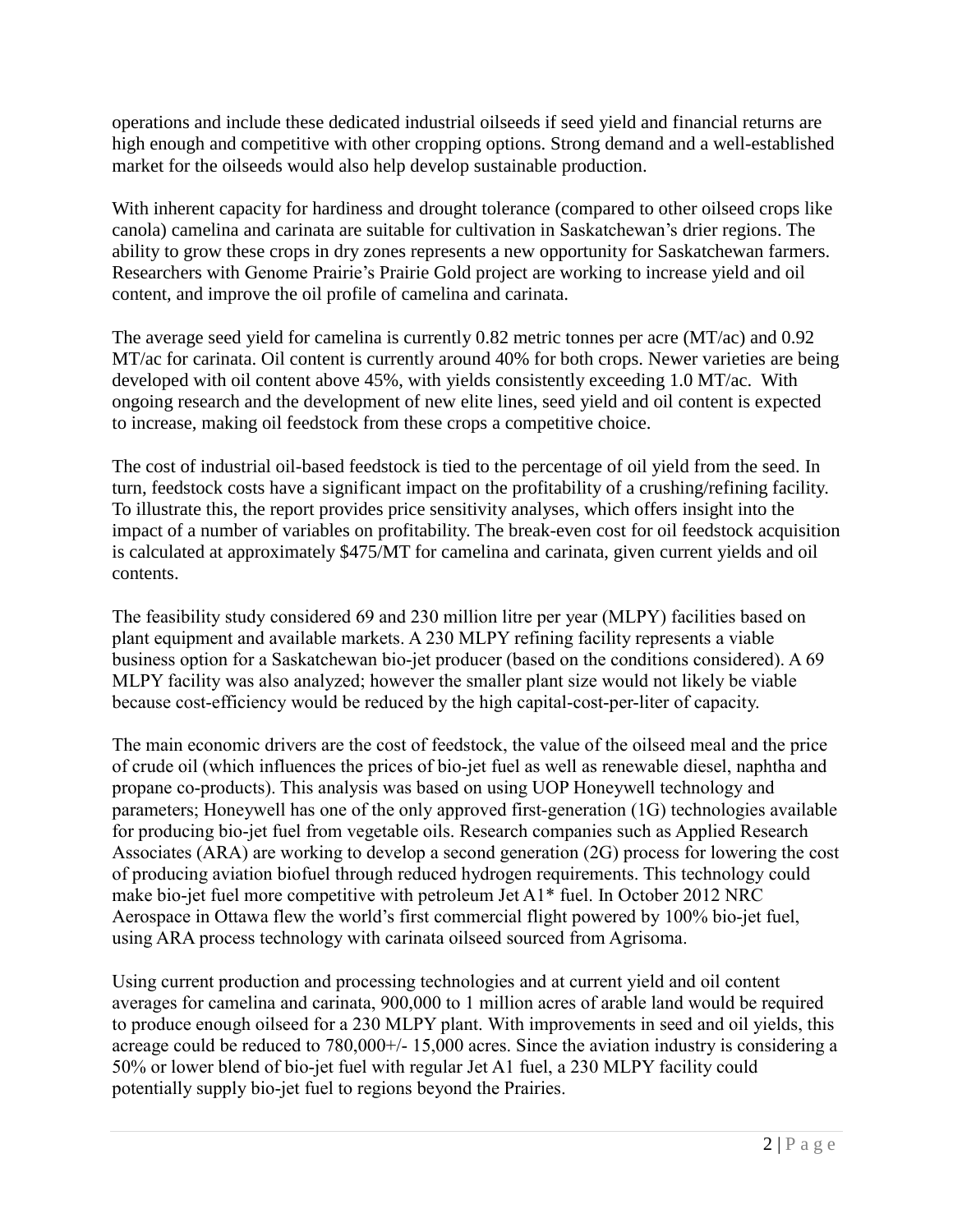The capital cost to construct a 230 MLPY greenfield bio-jet refinery ranges from \$165-245 million with an average annual net income estimated at \$50 million, based upon an oilseed feedstock acquisition cost of \$350/MT. Capital costs are wide ranging and depend on whether a plant can access existing infrastructure, (hydrogen, water, electricity etc.) or is built as a "greenfield facility." Note that the feedstock acquisition cost (\$350/MT) used in the refining cost-analysis differs from the "breakeven feedstock acquisition cost" (\$475/MT) cited earlier. The difference is the annual net income (\$50M) of the profitable bio-jet refinery. For this study, the end-user acquisition cost of bio-jet fuel was set at \$0.80/L (FOB Destination) to be competitive with the current estimated cost of petroleum Jet A1 at \$0.87/L delivered to the end user (the difference being transportation cost).

Cost competitive bio-jet fuel produced in Saskatchewan could potentially serve several customers in Western Canada and outside the region, including commercial and military users. The distribution area of bio-jet fuel would depend on the cost of transportation. For the short term, trucking was identified as the most cost-efficient and feasible mode of transportation within an 800km distance. If less expensive delivery methods (rail or pipeline) can be introduced to reduce costs, bio-jet fuel could be delivered to a wider range of commercial customers.

The table below summarizes the projected annual operating profitability of a 230 million litre per year refinery producing bio-jet fuel at \$0.80 /L, (FOB destination) which would be considered cost-competitive with an average petroleum Jet A1 price of \$0.87/L delivered to the end user.

**Operating profitability (millions of dollars) of a 230 MLPY (million litres per year) refinery based on feedstock cost (2012 yield and oil content - carinata)** 

| <b>OILSEED FEEDSTOCK</b><br>$\cos$ TS $\frac{S}{MT}$ ( $\frac{S}{B}$ u) | \$331<br>$(\$7.50)$ | <b>\$375</b><br>(\$8.50) | \$419 | \$463<br>$($ \$9.50) $(10.50)$ $(11.50)$ | \$507   | \$551<br>(12.50) | \$591<br>(13.50) |
|-------------------------------------------------------------------------|---------------------|--------------------------|-------|------------------------------------------|---------|------------------|------------------|
| <b>Annual Operating Profit</b><br>(Millions) # of 230 MLPY<br>Refinery  | \$123               | \$85                     | \$47  | \$9                                      | $-829*$ | $-867*$          | $-\$105*$        |

*Notes: \*-(\$) is not profitable at 2012 processing, seed oil content and feedstock costs. # Does not include capital Costs*

Belle Plaine, SK, was chosen as a hypothetical location for a bio-jet fuel refinery to facilitate a more detailed cost analysis within the report. Belle Plaine is located within a geographic and transportation hub well-suited to serve the Western Canadian jet fuel market. It is also close to potential producers in the southern, drier region of Saskatchewan. In addition, Belle Plaine is home to several large industrial operators which may allow for co-access to hydrogen, water, electricity and other infrastructure requirements important for a bio-jet refinery.

The cost of vegetable oil feedstock is the single most important contributing factor to the final price of bio-jet fuel. The cost depends on variable on-farm expenses, seed cleaning, transportation and highly volatile crude oil prices (which affects the cost of agricultural production).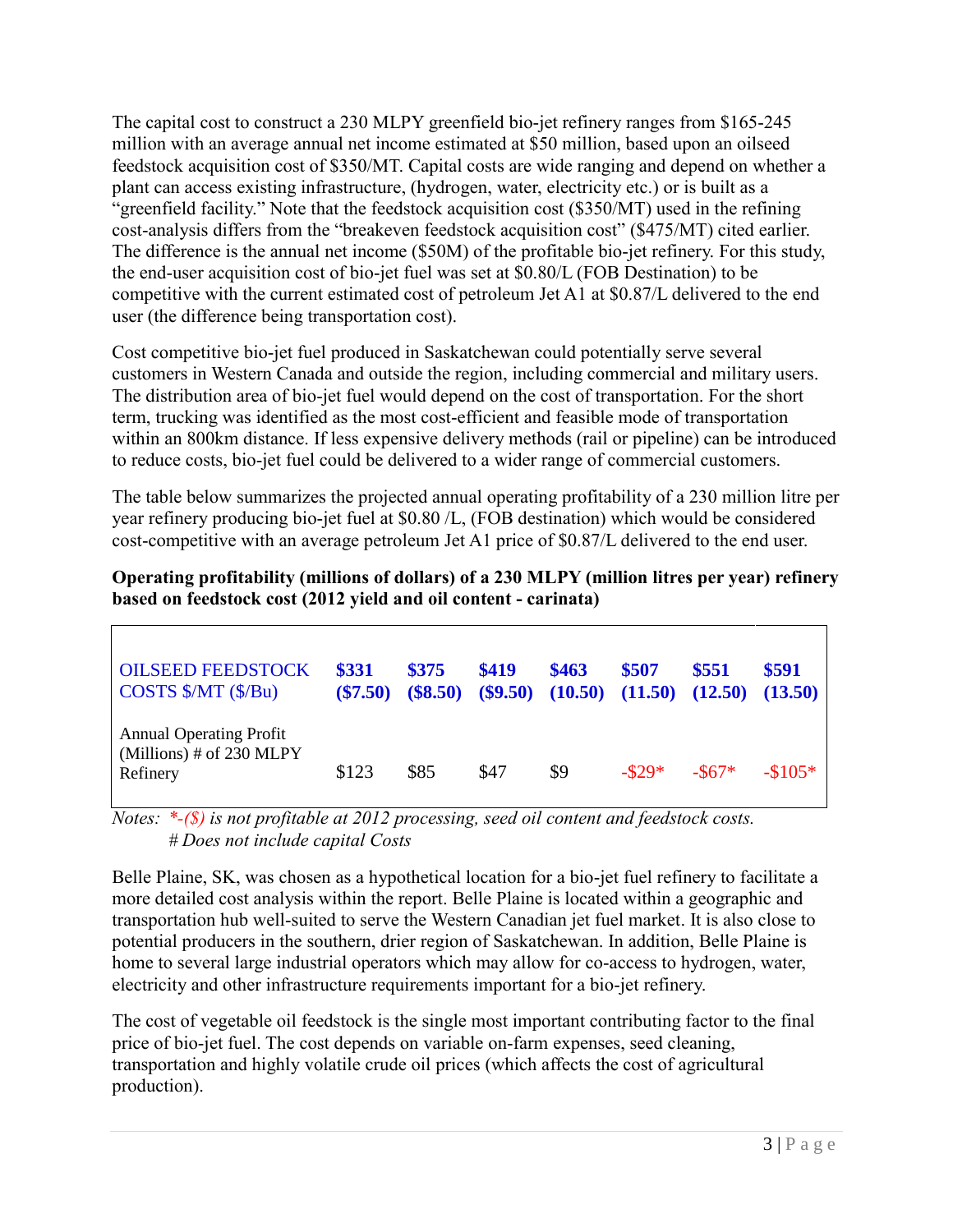Fluctuations in the cost of feedstock significantly affect profitability for bio-jet fuel refineries. A 230 MLPY plant requires about 850,000 MT of camelina or carinata oilseeds, based on current technology. An increase in the price of feedstock reduces annual operating revenue. However, fluctuations can be mitigated with a predetermined feedstock price between the bio-jet fuel producer and farmers. For this reason, contracting most of the seed production would be preferable. Contract feedstock production, along with a fixed price would also encourage farmers to include dedicated industrial oilseeds in crop rotations. Risk for the bio-jet fuel producer would also be reduced by long-term off-take agreements with end users.

Improving seed yield and oil content through R&D and development of a 2G refining process will ensure adequate returns to growers and to the bio-jet fuel producer as the fuel becomes costcompetitive with petroleum Jet A1. If the anticipated production volume of 230 MLPY is met, Saskatchewan-produced bio-jet fuel would help diversify Western Canada's jet fuel supply. This would benefit commercial airlines, military users and Saskatchewan businesses and residents, as jet fuel users and consumers would be less affected by crude oil price volatility. Reducing the use of petroleum-based jet fuel would also lower net carbon emissions related to the burning of fossil fuels.

Camelina and/or carinata will also offer more options for farmers to diversify crop production, especially in regions where other oilseed crops are not always viable. As is the case with canola, it is critical that a market for meal and other co-products be developed. Camelina and carinata meal are not yet registered for use as feed meal in Canada. In order for the industrial oilseeds value-chain to be economically feasible, value in the meal must be fully realized. Feed meal trials are currently underway at the University of Saskatchewan's Feeds Innovation Institute and commercial proponents are researching other high-value uses for meal co-products. For this study, oilseed meal was valued at \$265/MT, based on equivalent long-term average canola meal prices. As novel co-products are developed, the meal may ultimately find markets higher in value than current animal protein meal markets.

It should be noted that this analysis did not include the very real economic benefits of reduced carbon emissions and increased fuel efficiency from burning a fuel that is cleaner than petroleum kerosene. Initial inflight tests using bio-jet fuel, conducted by Agrisoma Biosciences in collaboration with the National Research Council in 2012, confirmed particulate emissions, including aerosols of black carbon, sulphates and by-products of the combustion of aromatic compounds, are significantly lower. Ultimately, when a price is put on carbon emissions from air travel and incentives put in place to reduce those emissions, the economic feasibility of bio-jet fuel will be further improved. The European Union has taken a lead position in this area, incorporating air travel into its emissions trading scheme beginning in 2012, effectively taking the first step in setting a global price on carbon emissions from air travel.

The development of ethanol and biodiesel industries for ground transportation was enhanced by government mandates and tax incentives. While this report makes no recommendations for biojet fuel in this regard, to develop a viable aviation biofuel industry, governments must develop a supportive and innovative policy framework in this emerging sector.

For reference, the Saskatchewan Renewable Diesel Producer Incentive program, (currently in year two of a 5-year program), is a 13 cent/L incentive program that applies to the first 20 million litres of production per company, which equates to a \$2.6 million incentive and would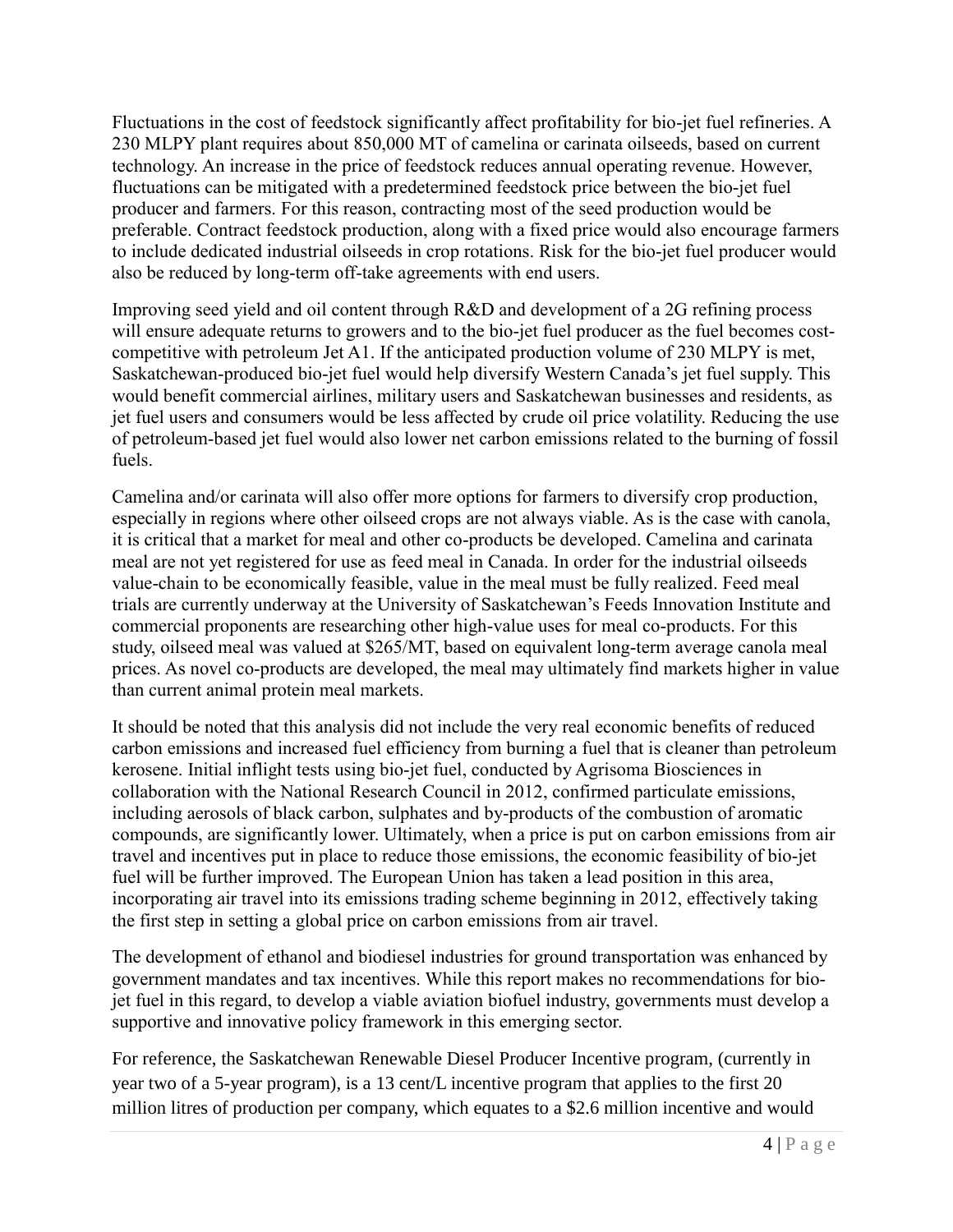apply to the production of bio-jet fuel. Marketed volumes of bio-jet fuel would also be eligible for meeting the Saskatchewan's renewable diesel mandate.

Other federal policies that would help advance the development of a bio-jet fuel industry could include tax credit consideration, production subsidies and mandates similar to those used in the development of the biodiesel and ethanol industries.

#### **Summary:**

A 230 MLPY bio-jet refinery can be a viable economic proposition, (based on the conditions considered in the report) for the province of Saskatchewan and would require 800,000 to 1,000,000 acres of sustainable, consistent annual production in Western Canada of camelina and/or carinata at current yields and oil content.

The cost to construct a 230 MLPY plant would range from \$165 to 245 million based on current estimates. When compared to an equivalent \$100 per barrel cost of petroleum, this plant could:

- 1) Earn an annual net income of approximately \$50 million based on 1G process, a feedstock acquisition cost of \$350/MT and an \$0.80/L bio-jet selling price;
- 2) Have a break-even operating profit based on a 1G process, a feedstock acquisition cost (price paid to growers) of \$475/MT and an \$0.80/L bio-jet selling price; or
- 3) Earn an annual net income of approximately \$50 million based on a 1G process, feedstock acquisition cost of \$475/MT and a \$1.22/L bio-jet selling price.

Contract-based production that delivers price certainty for growers and aviation biofuel manufacturers along with long term off-take agreements with end users is critical to the development of an aviation biofuel value chain.

Efforts to improve yield and oil content currently underway by Linnaeus, Agrisoma, M21, NRC and AAFC through the Prairie Gold project led by Genome Prairie will continue to enhance the economic feasibility surrounding the development of an aviation biofuel value chain in Saskatchewan.

Maximizing the value of co-products, such as meal and industrial co-products is critical for making bio-jet fuel competitive, and is essential for launching a viable aviation biofuel value chain.

Government has a role to play in encouraging the development of an emerging aviation biofuel value chain by establishing sound public policies. The analysis undertaken in this report does not include incentives for bio-jet fuels.

Airlines are highly motivated to develop sustainable options to current Jet A1 petroleum to lower their carbon footprint, improve efficiencies and diversify their fuel sources.

Saskatchewan has an enviable position in this emerging industry, with a large land mass capable of producing sustainable volumes of feedstock at competitive prices.